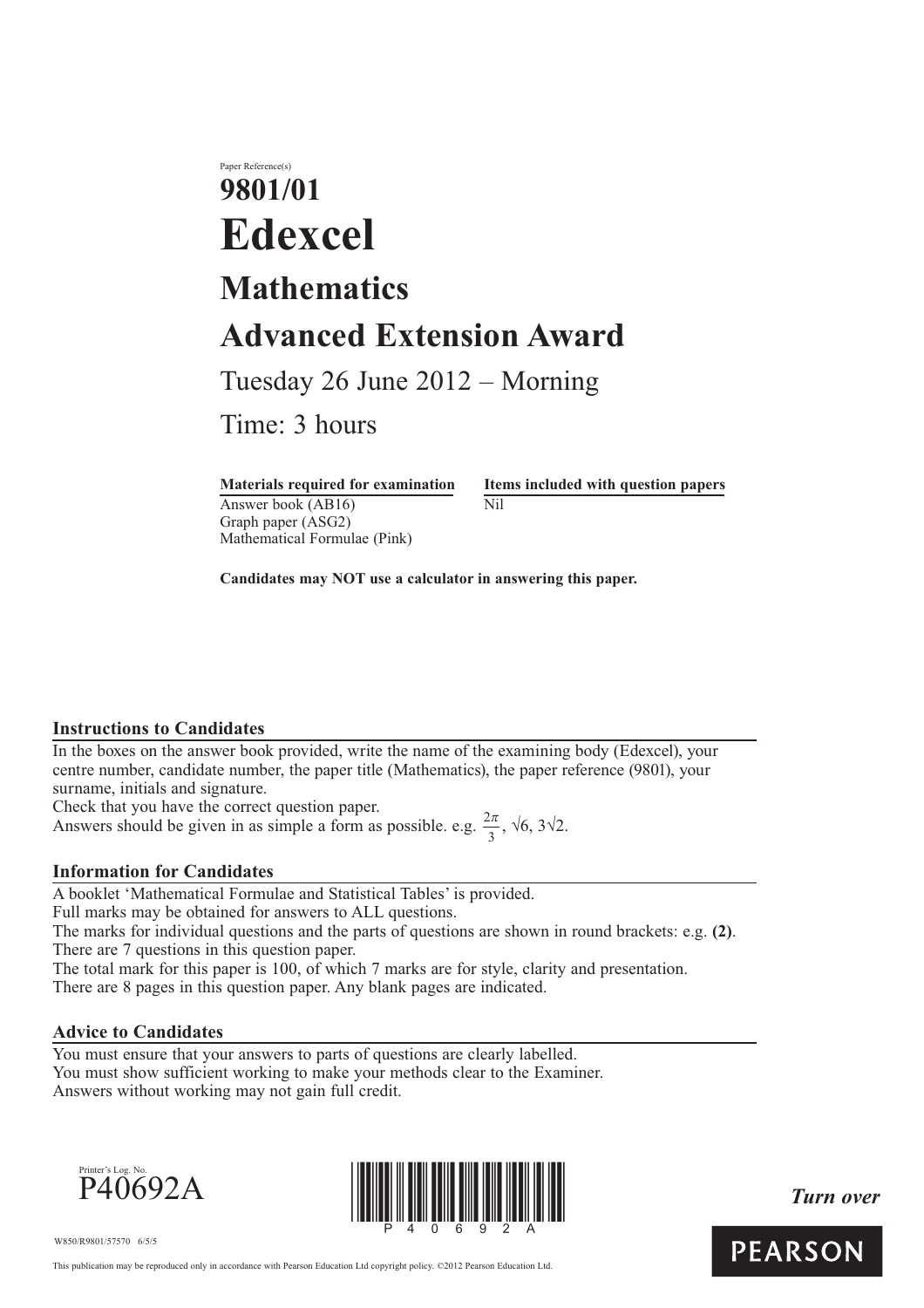**1.** The function f is given by

| $f(x) = x^2 - 2x + 6$ , | $x \geqslant 0$ |
|-------------------------|-----------------|
|                         |                 |

- (a) Find the range of f. **(3)** The function g is given by  $g(x) = 3 + \sqrt{x + 4}$ ,  $x \ge 2$ (b) Find  $gf(x)$ . **(2)** (c) Find the domain and range of gf. **(3) (Total 8 marks) 2.** (a) Show that  $\sin 3x = 3 \sin x - 4 \sin^3 x$ **(3)** Hence find (b)  $\int \cos x (6 \sin x - 2 \sin 3x)^{\frac{2}{3}} dx$ **(3)**
	- (c)  $\int (3\sin 2x 2\sin 3x\cos x)^{\frac{1}{3}} dx$

**(Total 10 marks)**

**(4)**

**(8)**

**3.** The angle  $\theta$ ,  $0 < \theta < \frac{\pi}{2}$ , satisfies

$$
\tan \theta \tan 2\theta = \sum_{r=0}^{\infty} 2\cos^r 2\theta
$$

- (a) Show that tan  $\theta = 3^p$ , where *p* is a rational number to be found.
- (b) Hence show that  $\frac{\pi}{6} < \theta < \frac{\pi}{4}$  $6 \t 4$  $< \theta <$ **(2)**

# **(Total 10 marks)**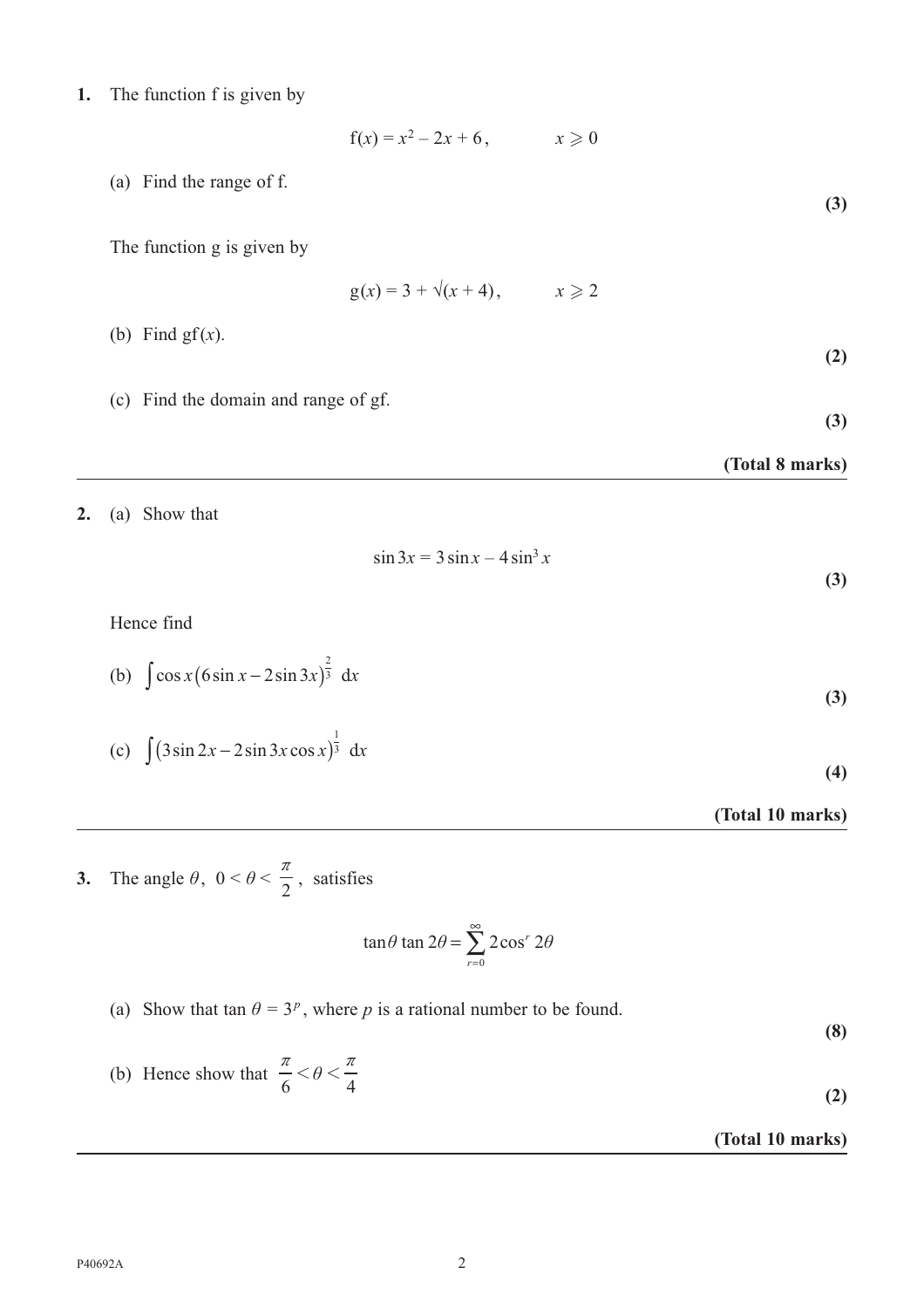$$
\mathbf{a} = \begin{pmatrix} -3 \\ 1 \\ 4 \end{pmatrix}, \quad \mathbf{b} = \begin{pmatrix} 5 \\ -2 \\ 9 \end{pmatrix}, \quad \mathbf{c} = \begin{pmatrix} 8 \\ -4 \\ 3 \end{pmatrix}
$$

The points *A*, *B* and *C* with position vectors **a**, **b** and **c**, respectively, are 3 vertices of a cube.

(a) Find the volume of the cube.

The points *P*, *Q* and *R* are vertices of a second cube with  $\overrightarrow{PQ} = |4|$ ,  $\overrightarrow{PR}$  $\sqrt{}$ ⎝  $\mathsf I$ ⎜  $\overline{a}$ ⎠  $\frac{\overrightarrow{PR}}{P}$  $\sqrt{}$ ⎝  $\mathsf I$  $\mathsf I$ 3 4 7 1 *α* ) (0 , and  $\alpha$  a positive constant.

- (b) Given that angle  $QPR = 60^{\circ}$ , find the value of  $\alpha$ .
- (c) Find the length of a diagonal of the second cube.

**(3)**

**(3)**

**(3)**

**(5)**

**(Total 11 marks)**

 $\lambda$ 

⎟ ⎟

 $\overline{a}$ 

**5.** [ In this question the values of *a*, *x*, and *n* are such that *a* and *x* are positive real numbers, with  $a > 1, x \neq a, x \neq 1$  and *n* is an integer with  $n > 1$ 

Sam was confused about the rules of logarithms and thought that

$$
\log_a x^n = (\log_a x)^n \qquad (1)
$$

(a) Given that *x* satisfies statement (1) find *x* in terms of *a* and *n*.

Sam also thought that

$$
\log_a x + \log_a x^2 + \dots + \log_a x^n = \log_a x + (\log_a x)^2 + \dots + (\log_a x)^n \tag{2}
$$

(b) For  $n = 3$ ,  $x_1$  and  $x_2$  ( $x_1 > x_2$ ) are the two values of *x* that satisfy statement (2).

(i) Find, in terms of *a*, an expression for  $x_1$  and an expression for  $x_2$ .

(ii) Find the exact value of 
$$
\log_a\left(\frac{x_1}{x_2}\right)
$$
. (5)

(c) Show that if  $\log_a x$  satisfies statement (2) then

$$
2(\log_a x)^n - n(n+1)\log_a x + (n^2 + n - 2) = 0
$$

**(6)**

#### **(Total 14 marks)**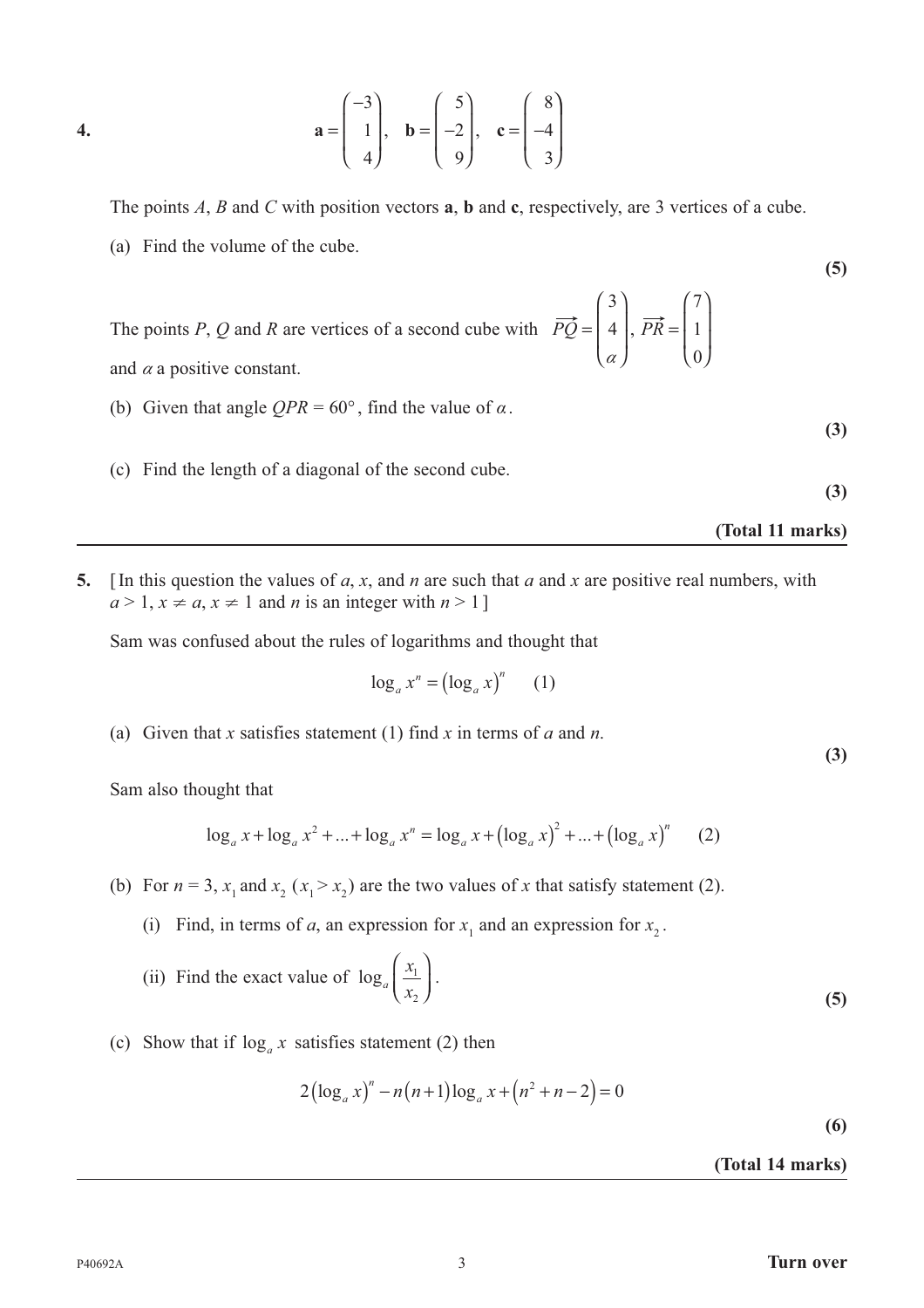

Figure 1 shows a sketch of the curve with equation  $y = (x + a)(x - b)^2$ , where *a* and *b* are positive constants. The curve cuts the *x*-axis at *P* and has a maximum point at *S* and a minimum point at *Q*.

- (a) Write down the coordinates of *P* and *Q* in terms of *a* and *b*.
- (b) Show that *G*, the area of the shaded region between the curve *PSQ* and the *x*-axis, is given

by 
$$
G = \frac{(a+b)^4}{12}.
$$

The rectangle *PQRST* has *RST* parallel to *QP* and both *PT* and *QR* are parallel to the *y*-axis.

(c) Show that  $\frac{ }{\text{Area of}}$  $\frac{G}{PORST} = k$ , where *k* is a constant independent of *a* and *b* and find the value of *k*.

**(8)**

**(2)**

**(6)**

**(Total 16 marks)**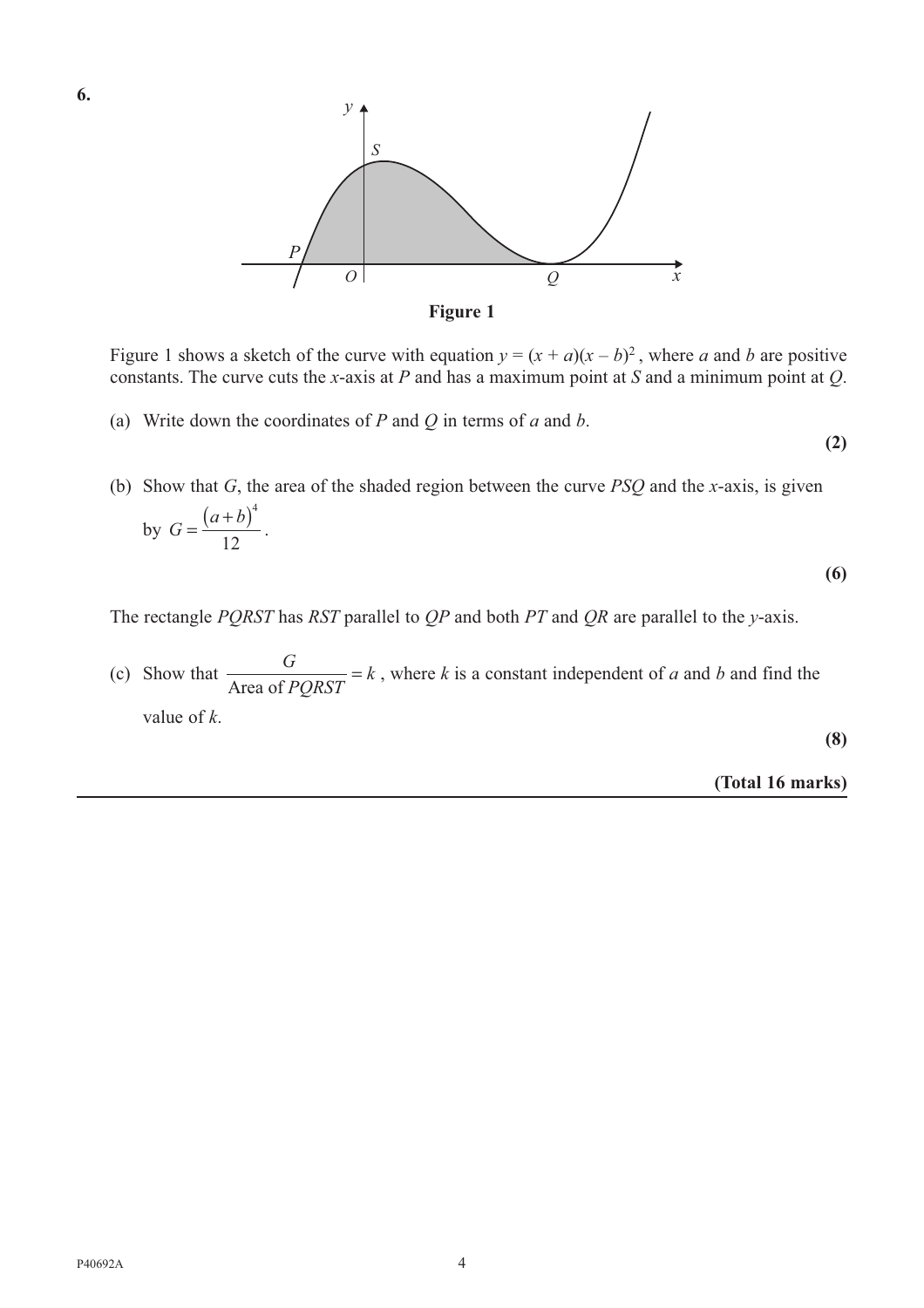



Figure 2 shows a sketch of the curve  $C_1$  with equation  $y = cos(cos x)$ ,  $0 \le x < 2\pi$ .

The curve has turning points at (0, cos1), *P*, *Q* and *R* as shown in Figure 2.

(a) Find the coordinates of the points *P*, *Q* and *R*.

The curve  $C_2$  has equation  $y = \sin(\cos x)$ ,  $0 \le x < 2\pi$ . The curves  $C_1$  and  $C_2$  intersect at the points *S* and *T.*

(b) Copy Figure 2 and on this diagram sketch  $C_2$  stating the coordinates of the minimum point on  $C_2$  and the points where  $C_2$  meets or crosses the coordinate axes.

**(5)**

**(4)**

The coordinates of *S* are  $(\alpha, d)$  where  $0 \leq \alpha \leq \pi$ .

- (c) Show that  $\alpha = \arccos\left(\frac{\pi}{4}\right)$ . **(2)**
	- (d) Find the value of *d* in surd form and write down the coordinates of *T* .

**(3)**

The tangent to  $C_1$  at the point *S* has gradient tan $\beta$ .

(e) Show that 
$$
\beta = \arctan\sqrt{\left(\frac{16 - \pi^2}{32}\right)}
$$
. (5)

(f) Find, in terms of  $\beta$ , the obtuse angle between the tangent to  $C_1$  at *S* and the tangent to  $C_2$  at *S*. **(5)**

#### **(Total 24 marks)**

# **FOR STYLE, CLARITY AND PRESENTATION: 7 MARKS TOTAL FOR PAPER: 100 MARKS**

#### **END**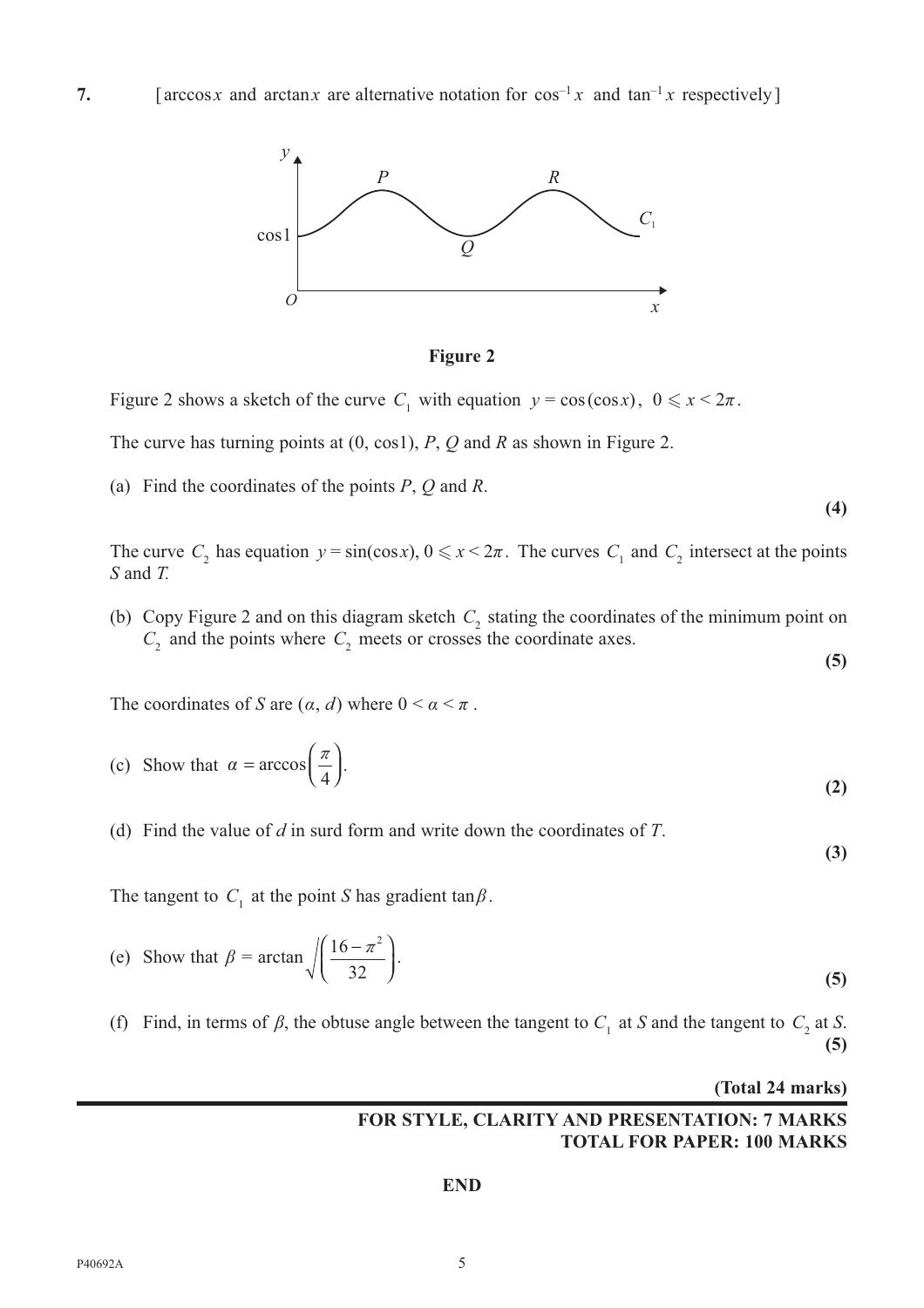**BLANK PAGE**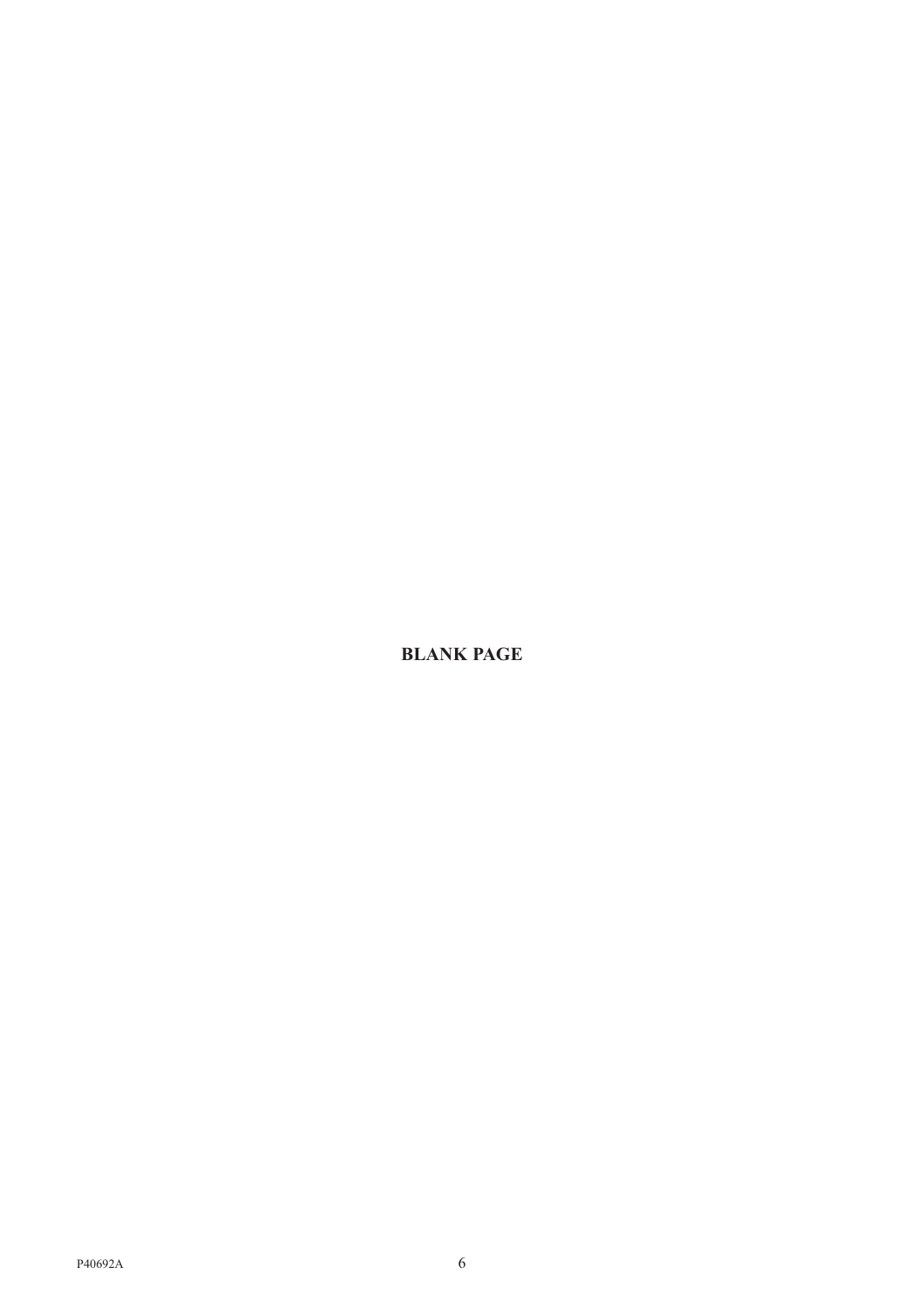**BLANK PAGE**